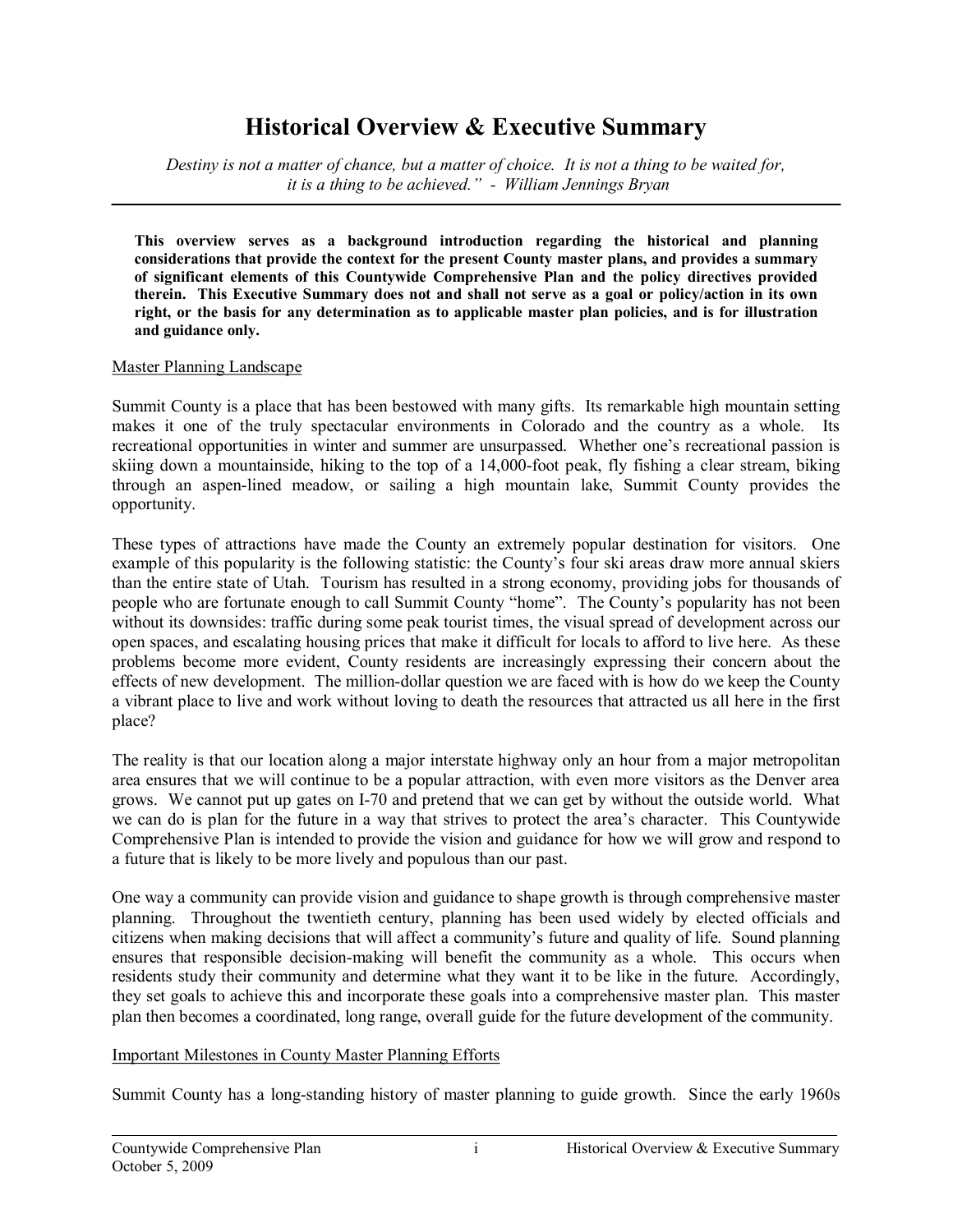considerable time, effort and money has been spent in developing and implementing master plans, and utilizing them in a wide range of initiatives, programs, decisions, land use proposals or development applications. Some of the critical junctures in County master planning efforts are described below.

**1963 – Summit County, Colorado THE MASTER PLAN (aka the Huddleston Plan):** This was a study, report and "blue print for action". As stated in an excerpt from a cover letter accompanying The Master Plan:

This study was done at a time when Summit County is preparing to reap either the reward or the disaster of the greatest growth period in her history. More than County citizens realize, the filling of the Dillon Reservoir and the completion of Interstate 70, drawing the Denver metropolitan area and thousands of tourists into easy orbit, will generate a sort of economic whirlwind. If controlled by sound planning and proper building and zoning regulations, this inevitable growth period can result in development of an outstanding region for tourists and seasonal residents. If abandoned to uncontrolled, hit-or-miss development by get-rich-quick artists, this same "whirlwind" will prove a tornado, leaving a wreckage of ruined scenery and frustrated dreams.

**1971 – Report On Planning Program As A Step Toward A Comprehensive Plan:** This was prepared for the County's Regional Planning Commission and intended to provide the basis for certain determinations necessary to assure more orderly growth and development in the urbanizing portions of the County. The report included four sections: goals and objectives, guide plans for areas of rapid development, long range planning program design, and report on current planning and implementation services.

**1975 – Summit County Interim Land Use Guide:** These were guidelines developed to be used in the Regional Planning Commission's decision making process until a comprehensive plan could be developed.

**1975 Snake River Valley Guidelines:** As the Keystone Ski Area developed and Keystone Village became a destination area, development pressure increased for the rezoning of properties in the Base II area for resort uses such as condos and commercial space. As a result, the County's Regional Planning Commission adopted the Snake River Valley Guidelines in 1975, which "acknowledged Base II as an area of potential growth". These Guidelines served as the first attempt to assign potential uses and actual unit densities to properties in Base II in order to direct future development. Additionally, the Guidelines represent what can probably be called the County's first official basin or subbasin master plan.

**1981 – Summit County Master Plan:** This plan was developed to provide public information concerning the future plans of the County. The stated intent was to "promote and protect the interest of the general public with an emphasis toward promoting the health, safety and welfare of the present and future populations of the county". The document prioritized countywide goals and policies, and was used as a guide in making recommendations and decisions about development in the County.

**1994 – Summit County Countywide Comprehensive Plan:** In 1994, the County adopted the Countywide Comprehensive Plan. That document, along with basin and subbasin master plans, served as important policy guidance during the 1990s, directing decisions that affected the physical and socioeconomic development of the County.

**1988 – 1999 (Basin and Subbasin Master Plans):** In the years prior to and after 1994 basin and subbasin plans were regularly developed. For example: the Heeney Community Plan and Upper Blue Master Plan were adopted in 1988, the Snake River Master Plan was adopted in 1994, the Joint Upper Blue Master Plan was adopted in 1997, and the Copper Mountain Subbasin Plan was adopted in 1999. These plans included a mix of goals, policies, actions, guidelines and strategies, some of which were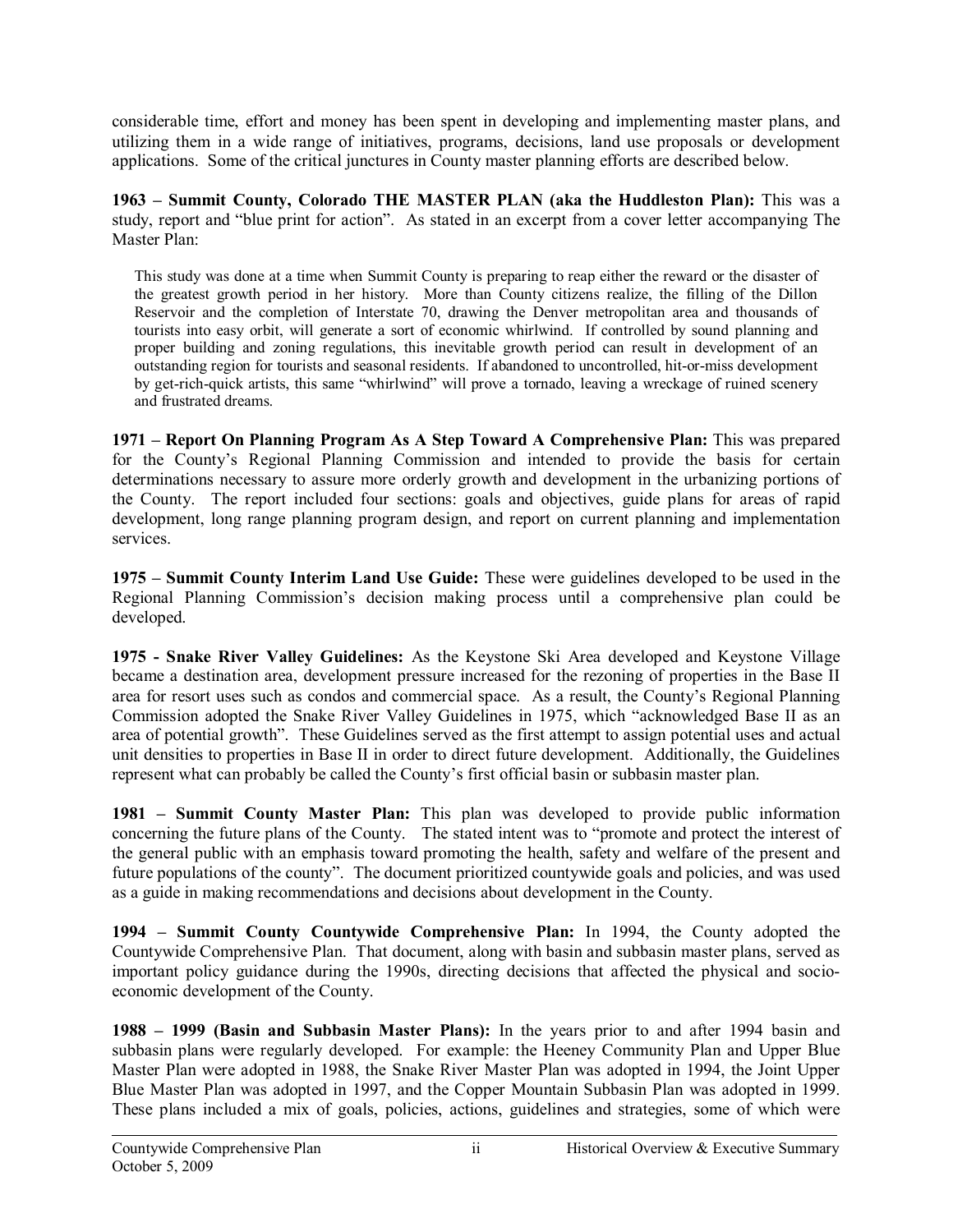broad or countywide in scope and some of which were very specific to that area of focus. Nevertheless, as a result of developing more specific master plans at the basin or subbasin level, themes, issues and content were invariably starting to be duplicated and overlap between different plans.

**1996 Conder v. Larimer County:** One of the most significant cases under Colorado law regarding the application of master plan policies to land use applications is *Conder v. BOCC of Larimer County*. The Colorado Supreme Court decision essentially provides counties with the ability to make master plan compliance a criteria for subdivision approval. Conder has accordingly been widely interpreted to allow for master plan policies to be utilized as mandatory documents.

There is historic significance of the Conder case to the evolution of the County's master plans. First was that it spurred the public impetus to more formally bolster the role of master plans in the community and to have a more binding effect. In reflection of such public sentiment, the Board of County Commissioners ("BOCC") agreed to additional staffing and special project funding in order to more fully implement community master plans (i.e. creation of the Long Range Planning Department). Second, it significantly influenced how master plans were developed and the frequency in which they were revised/updated from that point on. Lastly, it enabled the County to decide it would continue to use master plans in an advisory manner, instead of mandatory. However, in consideration of the mandatory role master plans could play, the Land Use and Development Code ("Development Code") was amended to expand the scope of the types of development applications that would be required to be generally consistent with master plan provisions.

**2003 Countywide Comprehensive Plan:** In 2002 the BOCC directed planning staff and the Countywide Planning Commission to initiate a major update to the 1994 Countywide Comprehensive Plan. The Countywide Planning Commission, a body of appointed County citizens, worked for a year and a half with the Summit County Planning Department staff and the public to update the Countywide Comprehensive Plan. The Plan was adopted November 3, 2003, and in 2005, the Colorado Chapter of the American Planning Associated recognized the Plan as one of three "Outstanding Projects" at their annual conference.

# *Overall Effort to Consolidate and Harmonize Master Plans*

By 2002 the County had adopted 12 separate master plans and subbasin plans. When combined, the master plans contained approximately 373 pages, 52 Sections, 194 Goals and 1,328 policies/actions, strategies or guidelines. Much of this content was redundant. For example, there were a large number of actions/policies that promoted intergovernmental/regional cooperation. In addition to the breath of goals and policies, understanding the plans interrelationship could be confusing. It was apparent that a significant update of the Countywide Comprehensive Plan could streamline much of the information from the other master plans to make master plans easier for landowners, developers, towns and County government to use. Thus a primary goal of the update was to consolidate and harmonize basin and subbasin master plans in the Countywide Comprehensive Plan.

As a result of the apparent overlap between master plans, one of the first steps in developing the 2003 Countywide Comprehensive Plan was to identify and analyze consistencies, inconsistencies and redundancy between the plans. In conducting that exercise the following was accomplished:

- · The content and composition of each master plan was evaluated and a concise diagram of the hierarchy of master plans was created.
- · Goals that were comparable to each other between master plans were compiled, categorized and assessed.
- · The number of policies, actions and/or strategies associated with each goal were assessed, and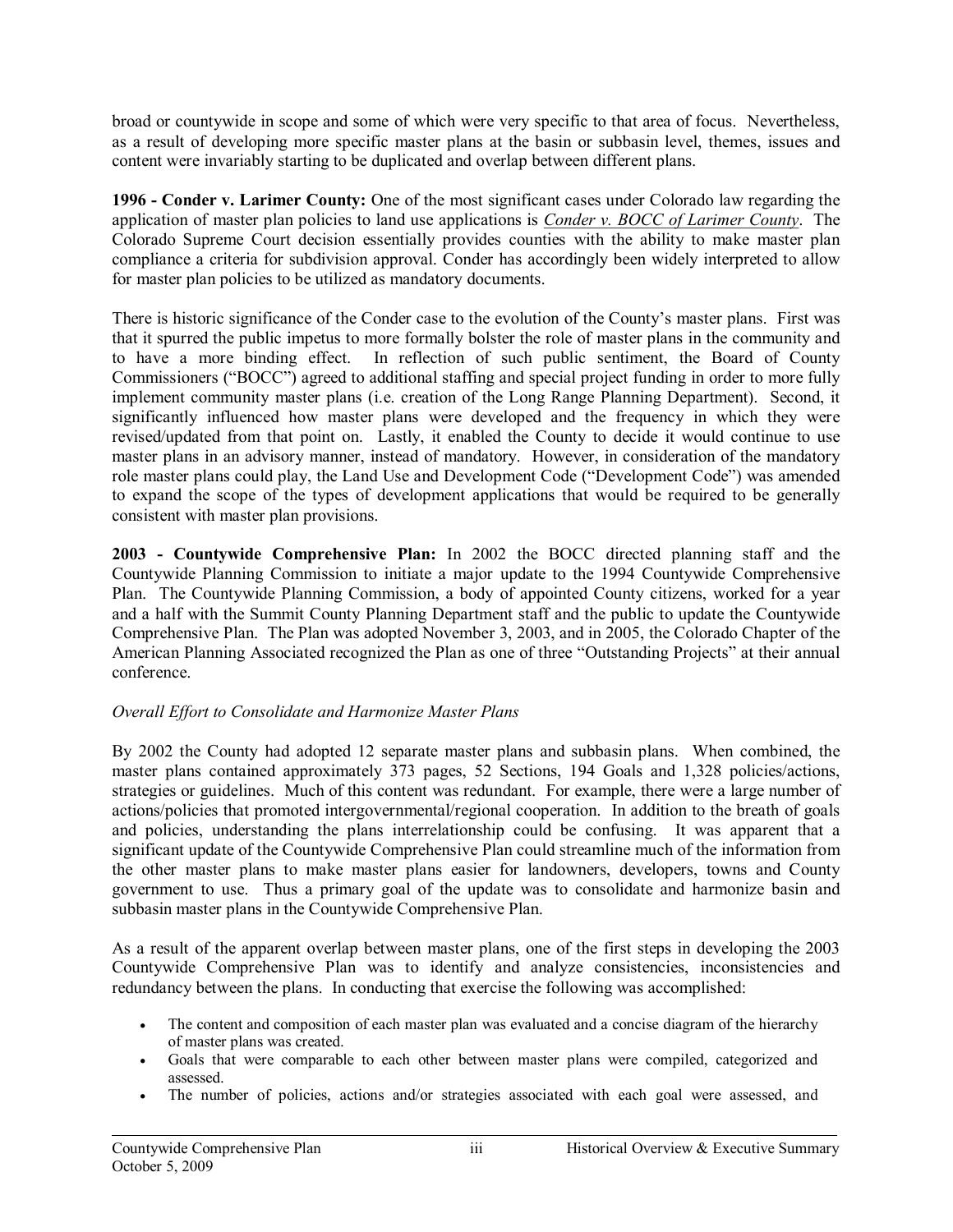inconsistencies between policies, actions, strategies, guidelines and recommendations were identified.

In addition to confirming the amount of redundancy between County master plans, the analysis proved to be helpful in shedding light on some of the other deficiencies in the master plans, such as: disheveled implementation strategies that had unclear priority levels; inadequate definitions or glossaries; and lack of specific tasking/responsibility for action and implementation. In the end, the analysis fortified the notion that a number of improvements were needed to strengthen County master planning. The primary improvements being to: further clarify the purpose, function, hierarchy and interrelationship of master plans, reduce overlap between master plans, and refocus the importance of the Countywide Comprehensive Plan as the umbrella document intended to promote a broader countywide perspective and overall strategy (instead of basin or subbasin master plans).

The utilization of this Plan as an umbrella document was not intended to constrict or restrain the ability of the various basin master plans to provide specific, or even more restrictive, goals/policies and actions in consideration of issues particular to that basin. Rather, it was to set forth the various planning principals that would be common to all basins in the County, as a starting point for all planning analysis. Accordingly, the fact that the efforts to consolidate within the Countywide Comprehensive Plan and eliminate redundancies throughout all plans conscientiously allowed many significant basin policies to remain, despite their more specific or restrictive nature, serves as guidance to the fact that this Plan has thus endorsed the continuation of such policies.

# *Other Significant Goals and Themes*

Other themes and goals of the 2003 edition of the Countywide Comprehensive Plan included: taking a more comprehensive approach towards the subject matter (e.g., providing more narrative, background information and analysis); including performance measures to gauge the Plan's success; and further defining or focusing on the implementation that would be necessary to carry forth the Plan's vision.

A key theme that became evident as work on the Plan progressed was "**sustainability**". The County had matured to a point where a focus on growth (from a land use or economic perspective) as an isolated concern was not so much the emphasis compared to the need to sustain the attributes and characteristics of the County that make this community a special location for its residents and visitors. Such sustainability relates to our economy, environment, land use, housing opportunities, provision of public services and facilities, and essentially all the different issues that are addressed in the Countywide Comprehensive Plan.

**2008 – Update to Address Local Resident / Affordable Workforce Housing:** In response to the gravity of the issue of affordable housing in the County (i.e. attainable housing for the local workforce), in September 2008 the BOCC directed each basin planning commission and the Countywide Planning Commission to update their respective master plan. Updates to the respective basin master plans (Lower Blue, Ten Mile, Snake River and Upper Blue basins) focused on locating potential sites for affordable workforce housing.

The update to the Countywide Comprehensive Plan focused on updating and strengthening narrative, goals and policies/actions to provide guidance to more thoroughly address housing for our local residents and employees. As a result, an entirely new Housing Element was developed for the March 2009 edition of the Plan. However, as part of this update effort, the narrative, goals and policies/actions of the other elements of the Plan (i.e. land use, environments, transportation, etc.) were not addressed.

**2009 – Update to Address Applicability and Interrelationship of Master Plans:** In August 2009 the BOCC reprioritized the Planning Department's work program to amend the County's master plans and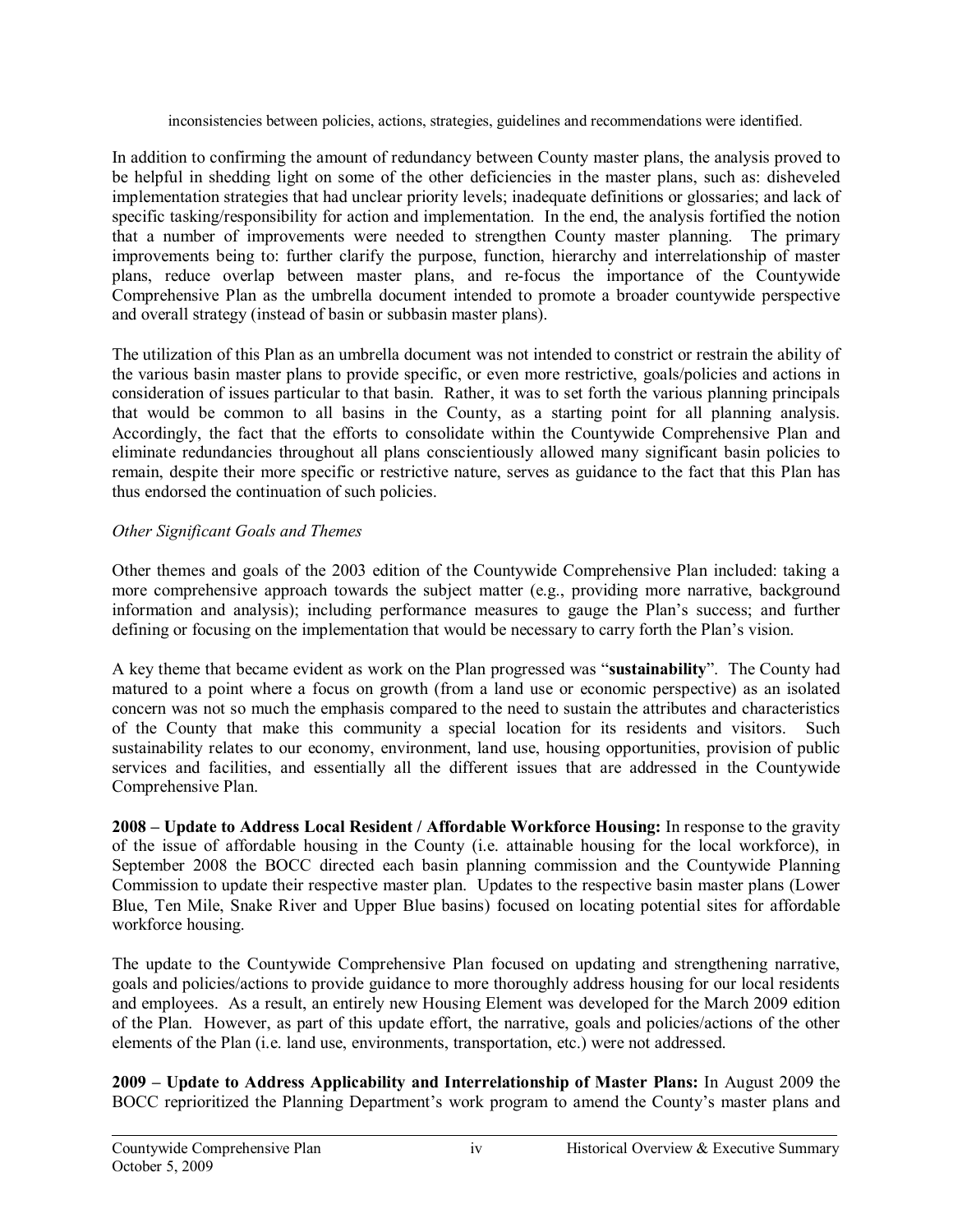Development Code to more thoroughly address issues related to the balance and interaction between the various master plan policies. Additionally, the manner in which the Countywide Comprehensive Plan is intended to support rather than override the specific policies that remain in the basin master plans. This direction was squarely based on the implications of a decision at the Colorado District Court level which appeared to suggest that the Countywide Comprehensive Plan worked to establish an absolute mandate that zoned density be allowed, and that any basin plans that served to abrogate such zoned density were invalid because they were in conflict with the Countywide Comprehensive Plan.

The BOCC feels that this is not the express or implicit intent of the County's master planning efforts, and that such an interpretation could erroneously serve to undermine precisely the key goals that the Countywide Comprehensive Plan sets out to accomplish. Therefore, the BOCC instructed staff to propose modifications to the Countywide Comprehensive Plan, as well as the Development Code, that served to expressly override, in a legislative fashion, the decision rendered by the Court. These amendments addressed local land use authority; the general and limited nature of the Countywide Comprehensive Plan, its function and purpose; relationship and hierarchy of master plan documents; and the ability to impose more restrictive conditions regarding density than zoning. The amendments to the Countywide Comprehensive plan were adopted October 5, 2009.

### Guiding Tenets of Countywide Comprehensive Plan (Function and Purpose)

**Umbrella Document:** The 2003 edition of the Countywide Comprehensive Plan was and is intended to provide general policy guidance for decisions related to land use, growth, and a number of related issues in the County. Since 2003 the Countywide Comprehensive Plan has served as the umbrella document under which the other County basin and subbasin master plans fall, and establishes the general policy foundation upon which other master plans elaborate or provide even more specific or restrictive guidance. Accordingly, basin or subbasin master plans serve as the primary documents for particular guidance envisioned for a respective basin or area, and are presumed to be in harmony with the Countywide Comprehensive Plan unless irreparably in conflict.

**Consistency Between Policies:** In this regard, it is important to note that the policies/actions articulated in the Countywide Comprehensive Plan, or basin or subbasin master plans are primarily intended to carry out the vision and goals of that particular master plan. Nevertheless, the vision, goals and policies/actions in these respective master plans are intended to conform with each other.

While a significant effort has been made to eliminate redundancies, the fact remains that under all circumstances the goals and policies/actions between the different plans are all intended to be adopted, interpreted, and applied in a harmonious fashion. Furthermore, no conflicts, direct or indirect, within such plans or between such plans, or the goals and policies therein, shall be considered to exist if there exists any reasonable interpretation that would allow all the provisions of such plans at issue to remain in effect. To this extent, it is expressly intended that the Countywide Comprehensive Plan addresses broader issues and defers specific goals and policies/actions to basin and subbasin master plans that speak to specific issues of that basin or subbasin. For example, there is no land use map in the Countywide Comprehensive Plan. Specific land uses and land use designations are contained and expanded on in basin or subbasin master plans and accompanying land use maps.

**Advisory Nature:** The County's master plans are advisory documents and contain recommendations of the most desirable use of land. The Countywide Comprehensive Plan, basin or subbasin master plan policies are not in and of themselves mandatory, and are not law. Nevertheless, the Development Code makes *"general conformance*" with the provisions of master plans a requirement for certain development applications. Thus the BOCC has the authority to consider, and even require, compliance with particular master plans or master plan policies in certain applications (i.e. zoning, rezonings, PUDs, subdivisions,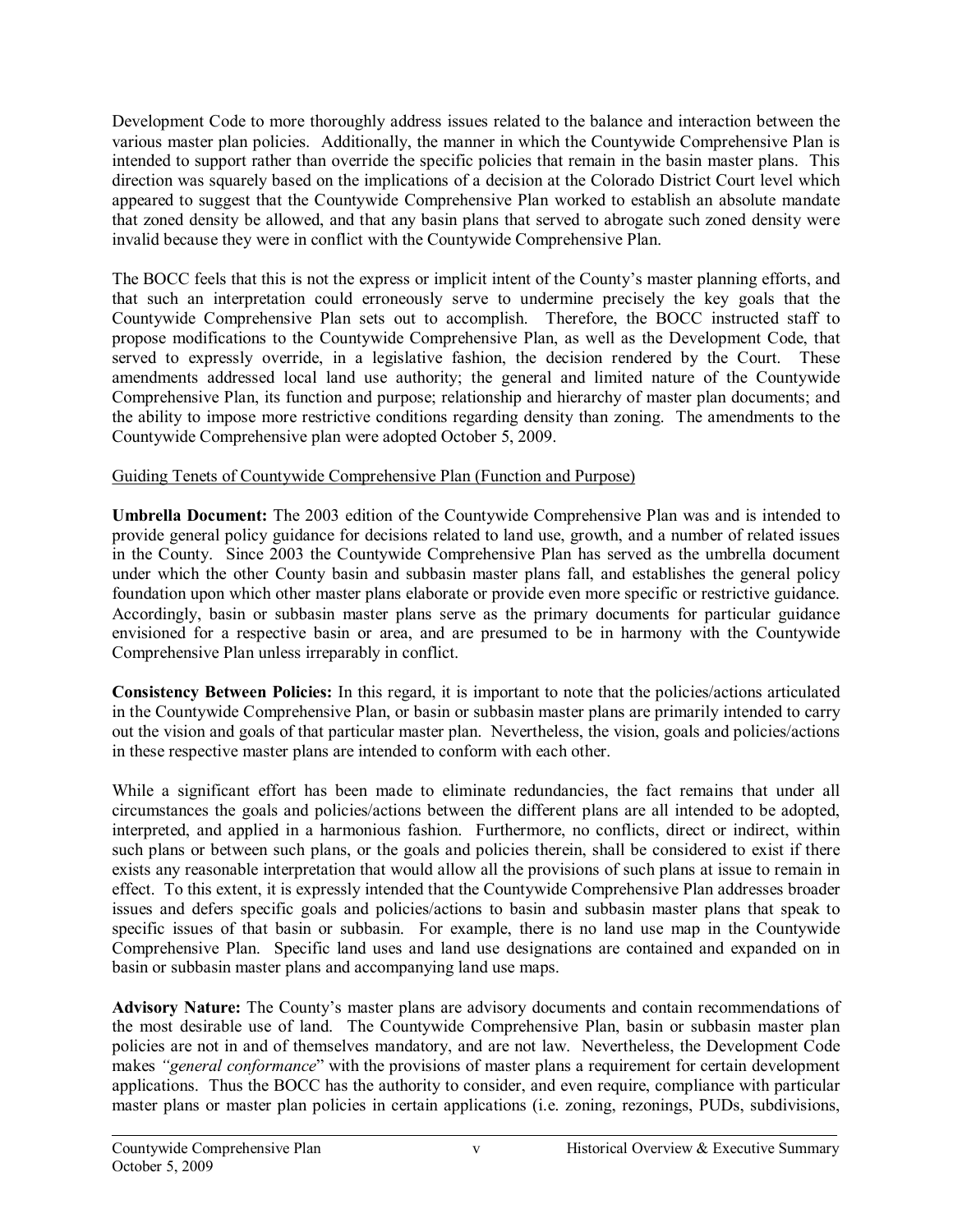Conditional Use Permits and regulatory revisions), provided that such policies remain sufficiently specific to ensure due process to the applicant.

**Review Authority:** When using and applying a master plan, a Review Authority (i.e. BOCC, planning commission or staff) is entitled to evaluate whether there has been *"general conformity"* and compliance with the County's master plans. In other words—it is up to the sound discretion of the Review Authority to assign weight to particular policies in a master on a case-by-case basis, and determine their scope and relevance to the facts of the application, and determine if such considerations warrant a finding of general conformity or not.

# The Plan Vision

The Plan contains ten elements, each addressing a separate subject area, but collectively addressing our community's overall needs and desires. These elements include Land Use, Environment, Transportation, Housing, Community and Public Facilities, Design and Visual Resources, Historic and Cultural Resources, Open Space, Recreation and Trails, and Economic Sustainability. Each of the elements makes a special contribution to the overall Plan, just as different instruments in an orchestra add their sounds to the music, resulting in a sound greater than the sum of its parts. Despite the individual emphasis of each element, the elements are intended to work together to achieve the Plan's overall vision, which is:

# *Preserve and enhance our vibrant, attractive, and prosperous mountain community where people choose to live, work, recreate, and visit.*

Each plan element contains its own vision statement, along with goals, and policies/actions that are intended to carry forth the vision. Other important sections of each element include narrative and background information, sustainability measures (benchmarks to measure progress of the element) and implementation strategies (work tasks that must be undertaken to further the suggested policies/actions of the Plan). The following discussion highlights key provisions in the Plan's elements.

# The Plan Elements

The heart of the Plan is the **Land Use Element**. The Land Use Element recommends the general location of where new growth will occur in the County and how that growth will occur. The element contains recommended future actions, including suggestions on amendments to the Development Code to further such countywide land use goals or policies. However, these suggested future actions do not abrogate the force and application of the policies as valid and effective master plan policies prior to such adoptions, and by no means is the scope or application of any such policy limited until such action takes place. It is expressly acknowledged and anticipated that these suggestions for regulatory enactment may not take place promptly, if at all, and if the only purpose of such goal or policy was regulatory enactment, it would not be articulated in the master plans. Some of the key policies/actions in the element include:

- · Focus new development within existing urban areas and maintain the character of rural areas.
- Maintain the current level of density in the County (i.e. no more density beyond that allowed today), with some minor exceptions as called out in the Plan.
- · Recommend new subdivisions and rezoning proposals be sensitively designed to avoid important environmental and visual resources.
- · Encourage the use of Transferable Development Rights (TDRs) and allow for TDRs to be used between basins.
- · Coordinate land use issues with the towns and other agencies to further Plan goals on issues such as urban growth boundaries, land supply, and a generally consistent land use pattern between uses within respective town, national forest, and County jurisdictions.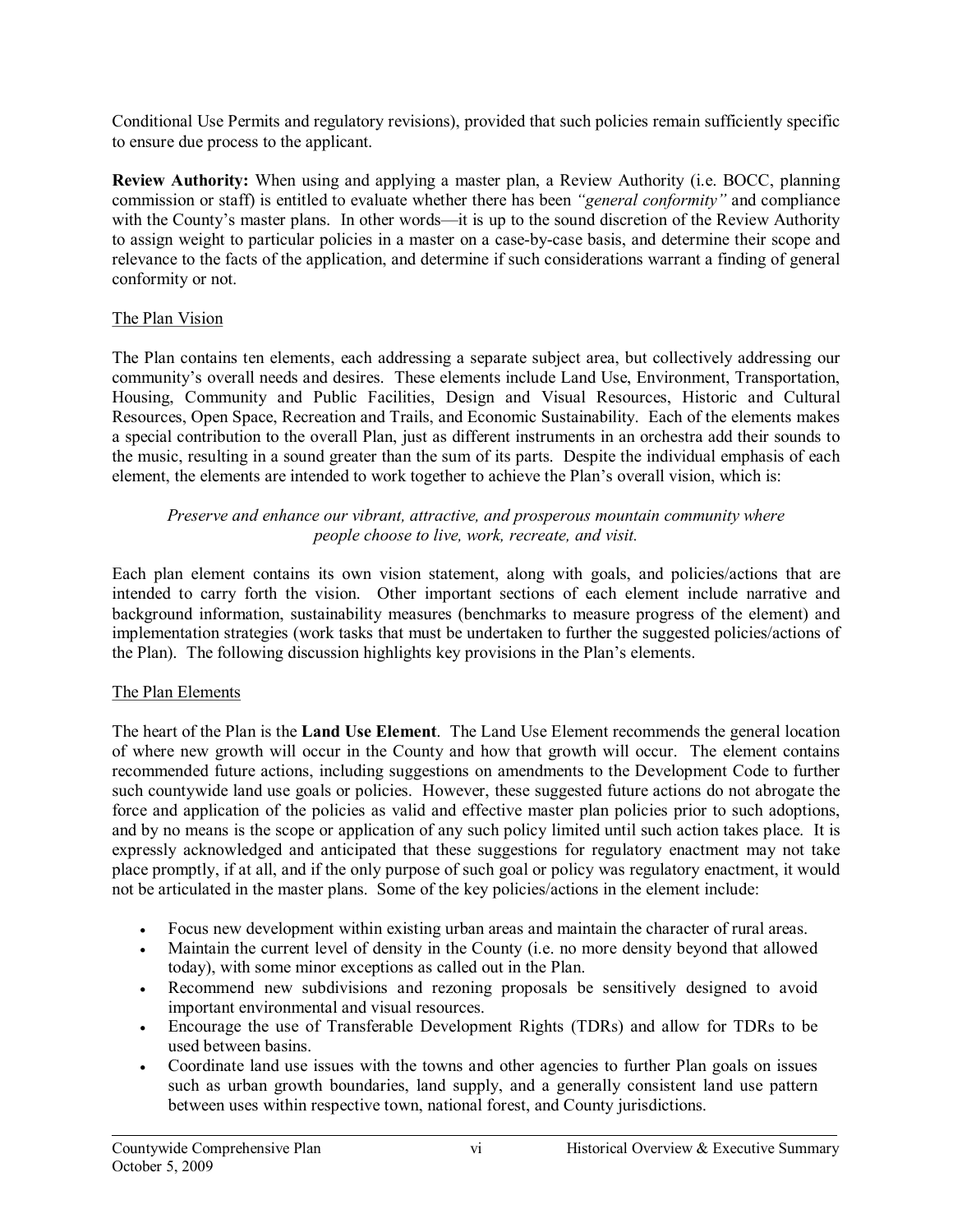· Defer specific land use issues and designations to basin or subbasin master plans.

The **Environment Element** focuses on one of the County's primary attributes - its natural environment. The element emphasizes protection of environmentally sensitive lands and preservation of our air and water resources. Some of the key policies/actions in the element include:

- · Recommendations that new development avoid environmentally sensitive areas such as wetlands, wildlife habitat areas, and floodplains to the maximum extent feasible, and where avoidance cannot be attained that any impacts are limited and appropriately mitigated.
- · Recommendations on amendments to the Development Code to further protect wetland areas.
- · Strategies to protect and enhance air and water quality.
- Promotion of energy and resource conservation.

The **Transportation Element** provides policy direction on enhancing the County's transportation system. The element places special emphasis on the need to coordinate different transportation components (e.g., roads, trails, transit, pedestrian paths) in the County and focuses on the need to promote alternatives to automobile use. Some of the key policies/actions in the element include:

- · The need for a comprehensive transportation plan to address transportation needs on a countywide basis.
- The promotion of mass transit programs and facilitation of development that more readily accommodates pedestrian and bike use.

The **Housing Element** is divided into two main sections: market rate housing and local resident / affordable workforce housing. However, the Element focuses primarily on providing a framework to address the supply of housing for local residents on a countywide basis. Some of the key tenets or policies/actions in the element include:

- · Established "occupancy targets" to maintain, as well as increase, the County's permanent resident population base.
- · Creation of "numerical targets" to help guide and measure the county's progress towards meeting the adopted housing goals and policies/actions of the Housing Element. Specifically, targets pertinent to: affordable workforce housing, rental, accessory apartments and commuting patterns.
- Prioritize the need to refine a "housing demand analysis" for the County on a periodic basis  $(every 2-3 years)$ .
- · Conduct a thorough evaluation of rental housing, and needs for rental housing serving a wide range of income levels and household types.
- · Preserve the existing stock of affordable workforce housing in the County by maintaining its affordability, improving its condition, and preventing future deterioration and resident displacement.
- · Identify and create reasonable strategies to preserve units that are now occupied by local residents or employees for continued occupancy as local resident housing into the future (e.g., acquisition and resale/rental, buying the right to impose deed restrictions or other methods that might be identified).
- Development of incentive programs to promote the provision of affordable housing. An example being to continue to allow deed-restricted affordable housing units, created in conjunction with an upzoning, to be exempted from the need to transfer in development rights. Revise development standards, procedures or fee structures that are unnecessary inhibitors to the free market development of local resident housing.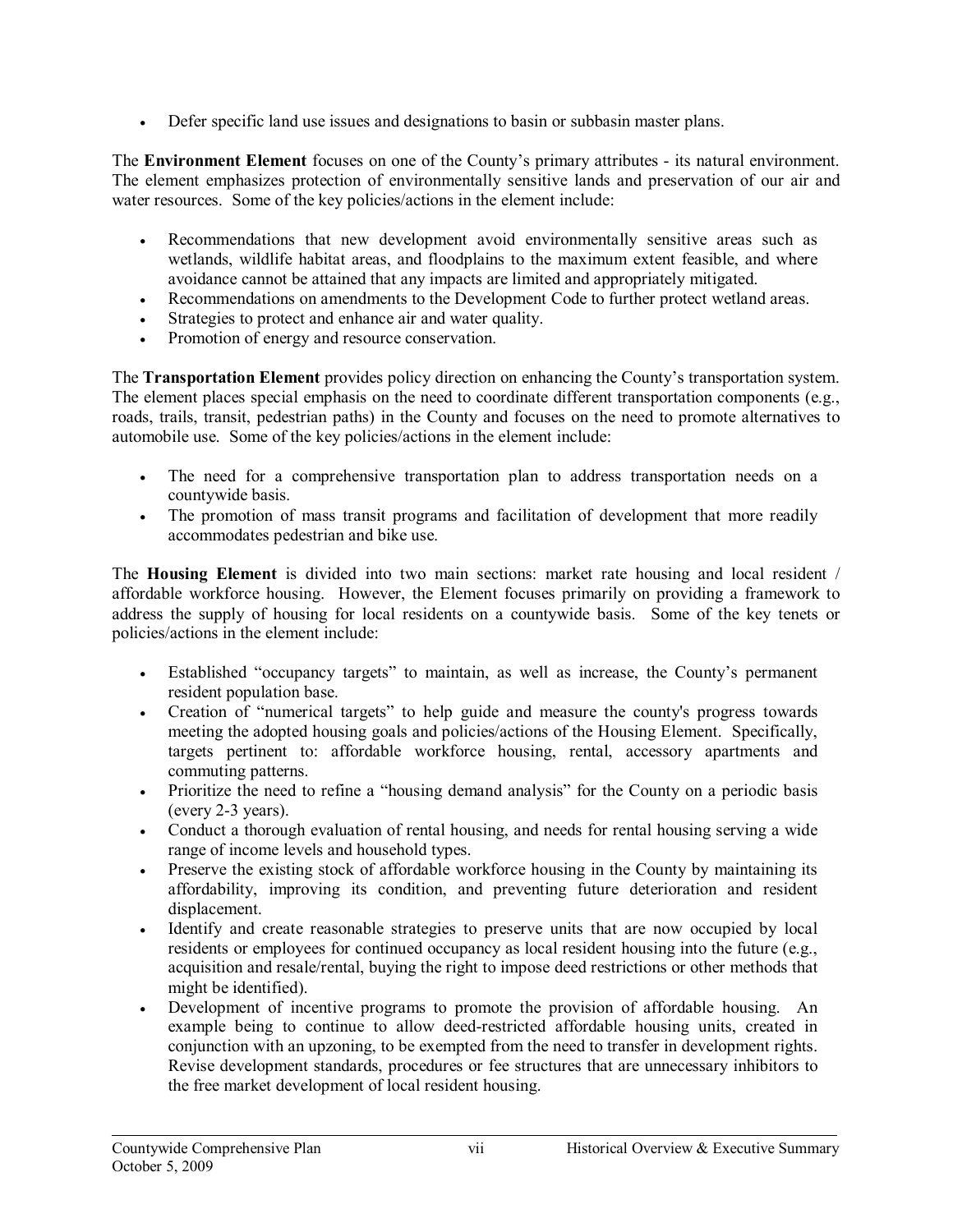In order to ensure that adequate infrastructure and public services are provided as growth occurs, the **Community and Public Facilities Element** was created as part of the 2003 edition of the Plan. Some of the key policies/actions in the element include:

- · Focus on coordinated planning for provision of governmental services and infrastructure in a cost-efficient manner.
- · Promotion of recycling programs to extend the life of the County landfill and to emphasize environmentally friendly solutions to waste management.

As a means to maintain an attractive appearance in the County, the **Design and Visual Resources Element** is included. The element sets broad goals aimed at preserving the visual appearance of our existing landscapes. Some of the key policies/actions in the element include:

- · Identification and prioritization of visually important lands in the County and the use of techniques to protect those areas.
- · Recommendations new development be designed in a visually sensitive manner that complements rather than impacts the environment and landscapes.
- · Promotion of building design techniques that are environmentally friendly.

Recognizing that our cultural heritage is part of the fabric that constitutes the County, the Plan includes a **Historic and Cultural Resources Element**. The element emphasizes recognition and protection of important historic resources in the County, such as old mining buildings, community buildings, and prehistoric sites. Some of the key policies/actions in the element include:

· The need to inventory important historic and cultural resources in the County and strategies to protect those resources.

The **Open Space Element** highlights one of the County's primary resources its open lands. Preservation of important open space areas is emphasized. Some of the key policies/actions in the element include:

- · A focus on protecting open space, particularly around existing urban areas to maintain each community's individual identity.
- · A focus on techniques to acquire or otherwise protect open space lands in a costeffective manner.

The **Recreation and Trails Element** focuses on the need to preserve and enhance recreational opportunities in the County. Some of the key policies/actions in the element include:

- · A need for the County to better define its role in providing developed recreational facilities.
- · Guidelines for trails that address trail design, trail character, securing of public access, and an emphasis on providing an interconnected network of trails.
- Guidelines for the future recpath network and winter trail use.

As a means of sustaining the County's relatively strong economy, the **Economic Sustainability Element** exists. The element promotes exploring opportunities that will help the County's economy diversify and prosper. Some of the key policies/actions in the element include:

- · Continued promotion of the tourism and recreation industry.
- The need to develop an overall countywide Economic Strategy/Plan that identifies the types of economic opportunities the County needs to target and pursue in the future.